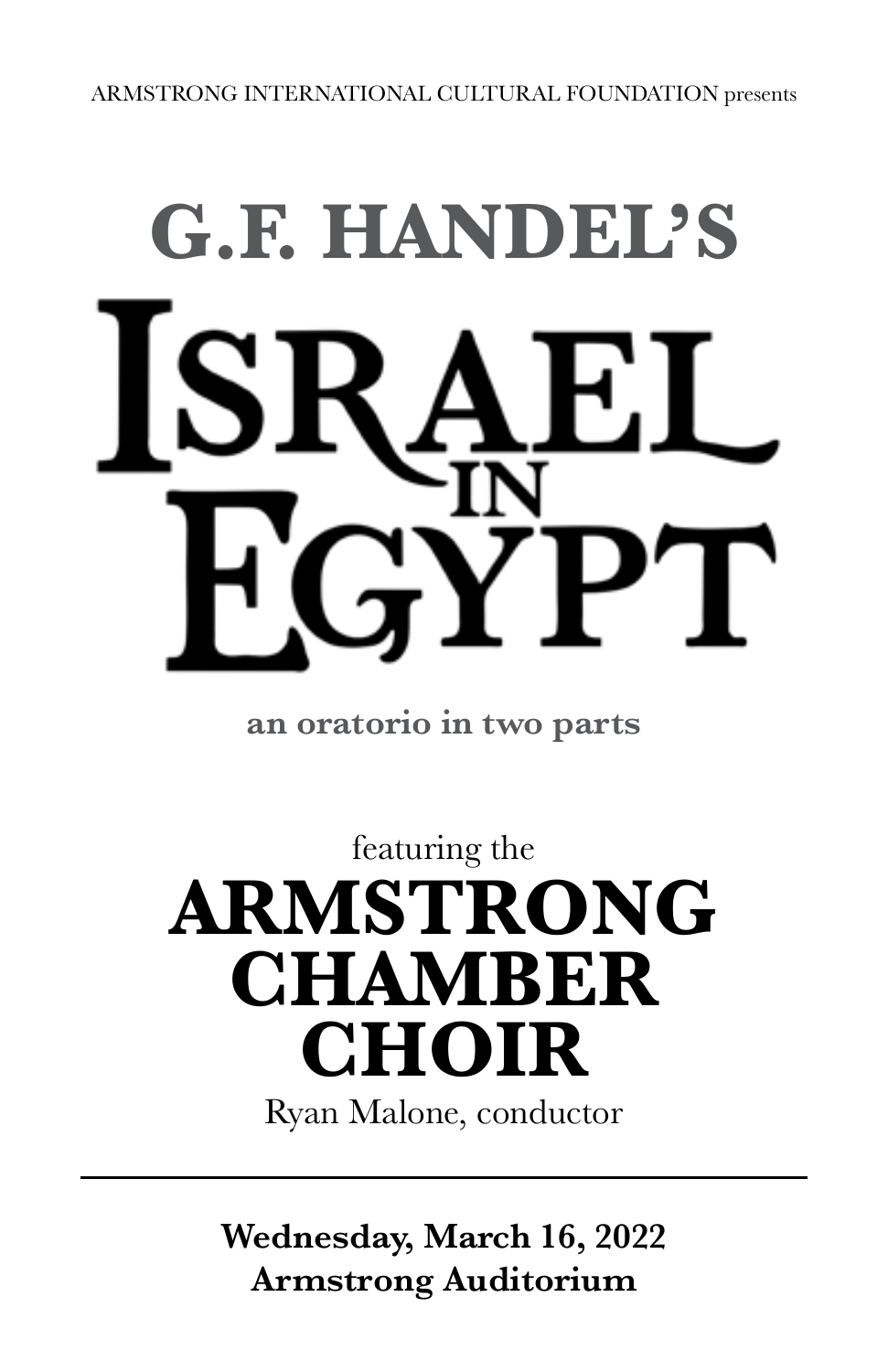# **PROGRAM**

**Overture: Lamentation on the Death of Joseph (Instrumental)**

# **PART ONE: THE EXODUS**

**And the Children of Israel Sighed (Recitative and Chorus)** *Mark Jenkins, tenor solo Jessica Brandon, alto solo*

**Plague of Waters to Blood (Recitative and Chorus)** *Mark Jenkins, tenor solo*

**Plagues of Frogs and Pestilence (Air)** *Calela Brooks, alto solo*

**Plague of Flies and Locusts (Chorus)**

**Plague of Fiery Hailstones (Chorus)**

**Plague of Darkness (Chorus)** *Chrissie Dattolo & Rachel Brown, soprano solos Vienna Flurry & Paris Roberts, alto solos Joshua Sloan, Daniel Arnfield, Jordan Saranga & David Brandon, tenor solos Rufaro Manyepa & James Brandon, bass solos*

**Plague on Firstborn (Chorus)**

**But As for His People (Chorus)**

**Egypt Was Glad When They Departed (Chorus)**

**He Rebuked the Red Sea (Chorus)**

**And Israel Saw the Great Work (Chorus)**

## **INTERMISSION**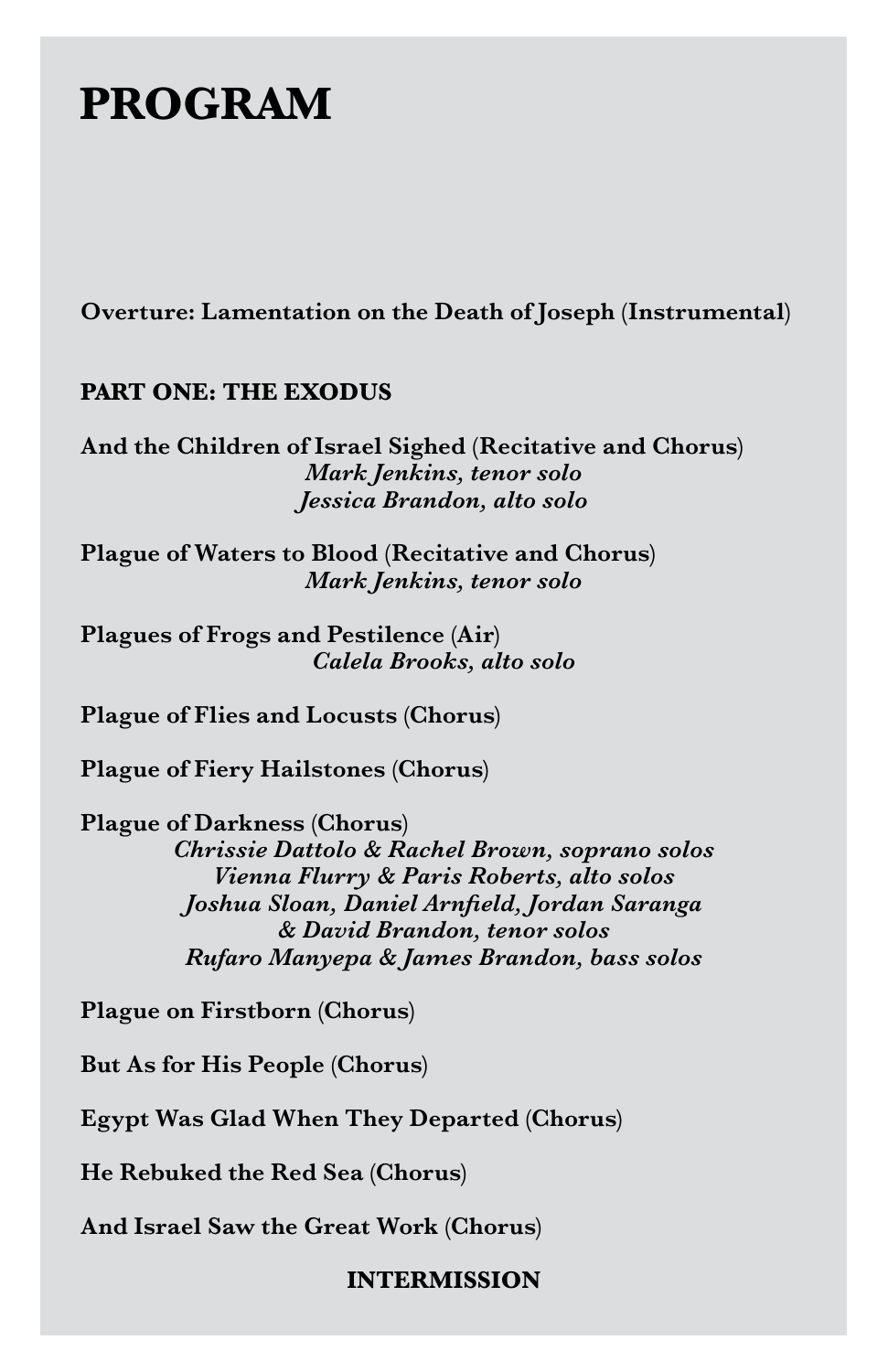### **PART TWO: MOSES' SONG**

**Introitus: Moses and the Children of Israel (Chorus)**

**The Lord Is My Strength (Duet)** *Paula Malone, soprano I Jessica Brandon, soprano II*

**He Is My God (Chorus)**

**The Lord Is a Man of War (Duet)** *David Brandon, bass I Gianni Welsh, bass II*

**The Depths Have Covered Them (Chorus)**

**Thy Right Hand, O Lord (Chorus)** *Quartet: Paula Malone, Calela Brooks, Mark Jenkins, Gianni Welsh*

**And With the Blast of Thy Nostrils (Chorus)**

**The Enemy Said (Air)** *Mark Jenkins, tenor solo*

**Thou Didst Blow (Air)** *Paula Malone, soprano solo*

**Who Is Like Unto Thee (Chorus)**

**Thou in Thy Mercy (Duet)** *Brandi Irwin, alto Mark Jenkins, tenor*

**The People Shall Hear (Chorus)**

**Thou Shalt Bring Them In (Air)** *Calela Brooks, alto solo*

**The Lord Shall Reign (Chorus and Recitative)** *Mark Jenkins, tenor solo*

**Sing Ye to the Lord (Soprano and Chorus)** *Paula Malone, soprano solo*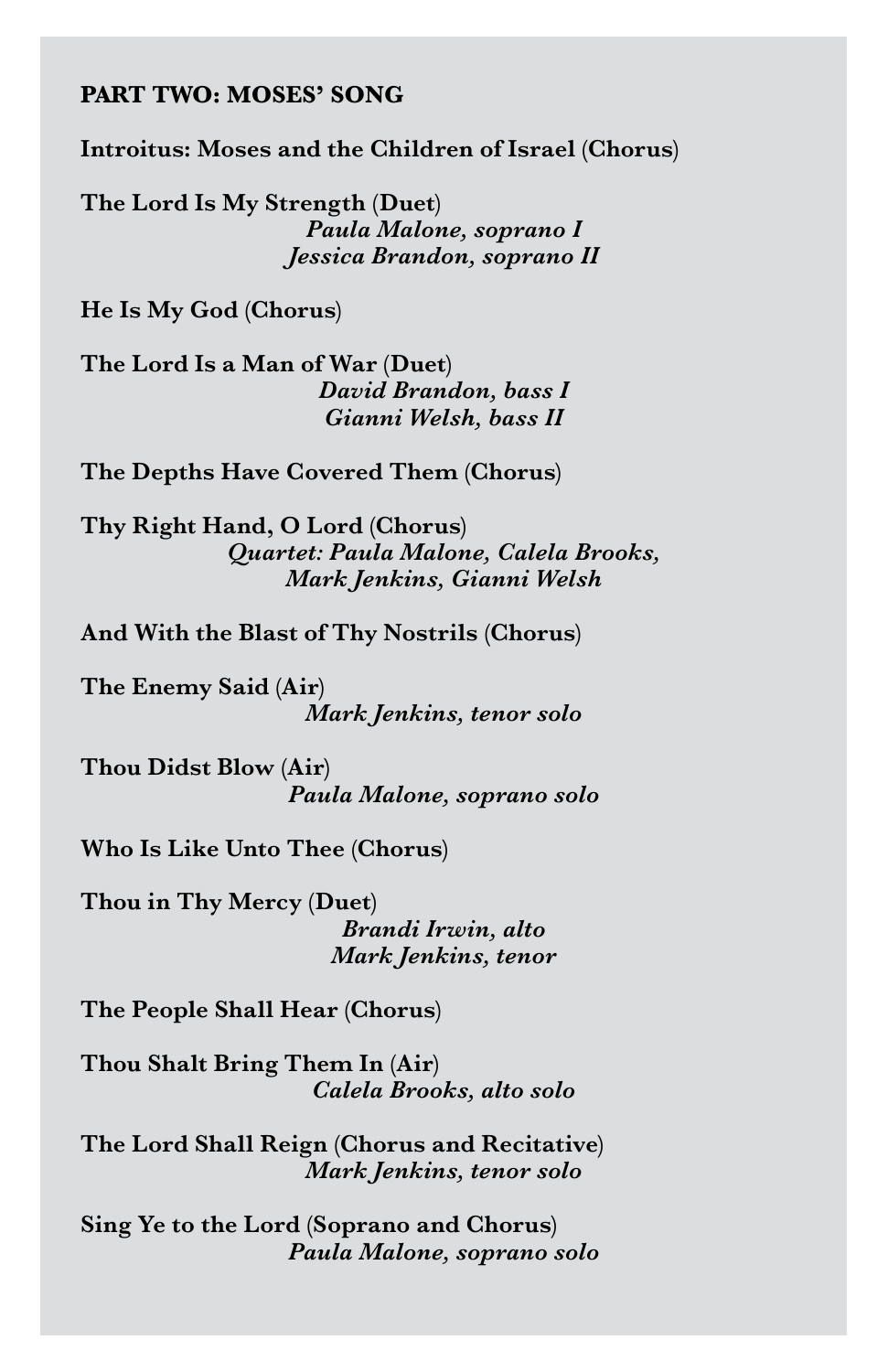# **LIBRETTO**

#### **PART ONE: THE EXODUS**

#### **Lamentation on the Death of Joseph (Instrumental)**

#### **Recitative (Tenor)**

**Now there arose a new king over Egypt, which knew not Joseph; and he set over Israel taskmasters to afflict them with burdens, and they made them serve with rigour.**  *Exodus 1:8, 11, 13*

#### **Alto Solo and Chorus**

**And the children of Israel sighed by reason of the bondage, and their cry came unto God. They oppressed them with burdens, and made them serve with rigour; and their cry came up unto God.**  *Exodus 2:23; 1:13*

#### **Recitative (Tenor)**

**Then sent He Moses, His servant, and Aaron whom He had chosen; these shewed His signs among them, and wonders in the land of Ham. He turned their waters into blood.**  *Psalm 105:26-27, 29*

#### **Chorus**

**They loathed to drink of the river. He turned their waters into blood.**  *Exodus 7:18; Psalm 105:29*

#### **Air (Alto)**

**Their land brought forth frogs, yea, even in their king's chambers. He gave their cattle over to the pestilence; blotches and blains broke forth on man and beast.**

*Psalm 105:30; Exodus 9:9-10* 

#### **Chorus**

**He spake the word, and there came all manner of flies and lice in all quarters. He spake; and the locusts came without number, and devoured the fruits of the ground.**  *Psalm 105:31, 34-35*

#### **Chorus**

**He gave them hailstones for rain; fire mingled with the hail ran along upon the ground.**  *Psalm 105:32; Exodus 9:23-24* 

#### **Chorus**

**He sent a thick darkness over the land, even darkness which might be felt.** 

*Exodus 10:21* 

#### **Chorus**

**He smote all the firstborn of Egypt, the chief of all their strength.** 

*Psalm 78:51*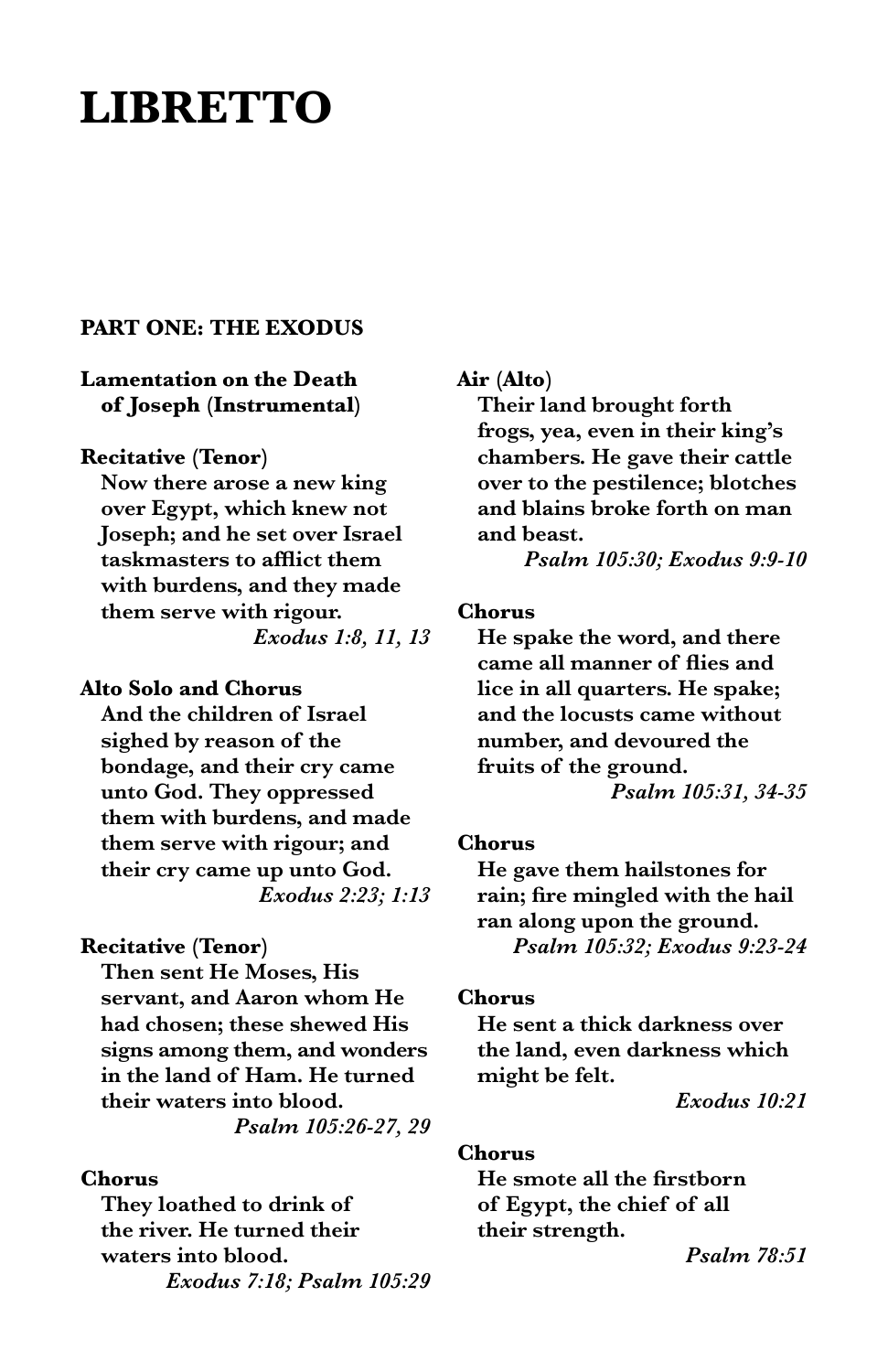#### **Chorus**

**But as for His people, He led them forth like sheep: He brought them out with silver and gold; there was not one feeble person among their tribes.**  *Psalm 78:52; Psalm 105:37*

#### **Chorus**

**Egypt was glad when they departed, for the fear of them fell upon them.** 

*Psalm 105:38*

#### **Chorus**

**He rebuked the Red Sea, and it was dried up. He led them through the deep as through a wilderness. But the waters overwhelmed their enemies, there was not one of them left.** *Psalm 106:9, 11*

#### **Chorus**

**And Israel saw that great work that the Lord did upon the Egyptians; and the people feared the Lord, and believed the Lord and His servant Moses.** *Exodus 14:31* 

#### **PART TWO: MOSES' SONG**

#### **Introitus (Chorus)**

**Moses and the children of Israel sang this song unto the Lord, and spake, saying:I will sing unto the Lord, for He hath triumphed gloriously; the horse and his rider hath He thrown into the sea.**

*Exodus 15:1*

**Duet (Sopranos) The Lord is my strength and my song; He is become my salvation.** 

## *Exodus 15:2*

#### **Chorus**

**He is my god, and I will prepare Him an habitation; my father's God, and I will exalt Him.**  *Exodus 15:2* 

#### **Duet (Basses)**

**The Lord is a man of war: Lord is His name. Pharaoh's chariots and his host hath He cast into the sea; his chosen captains also are drowned in the Red Sea.**  *Exodus 15:3-4* 

#### **Chorus**

**The depths have covered them: they sank into the bottom as a stone.** 

*Exodus 15:5* 

#### **Chorus**

**Thy right hand, O Lord, is become glorious in power; Thy right hand, O Lord, hath dashed in pieces the enemy. And in the greatness of Thine excellency Thou hast overthrown them that rose up against Thee. Thou sentest forth Thy wrath, which consumed them as stubble.**  *Exodus 15:6-7*

#### **Chorus**

**And with the blast of Thy nostrils the waters were gathered together, the floods stood upright as an heap, and the depths were congealed in the heart of the sea.**  *Exodus 15:8*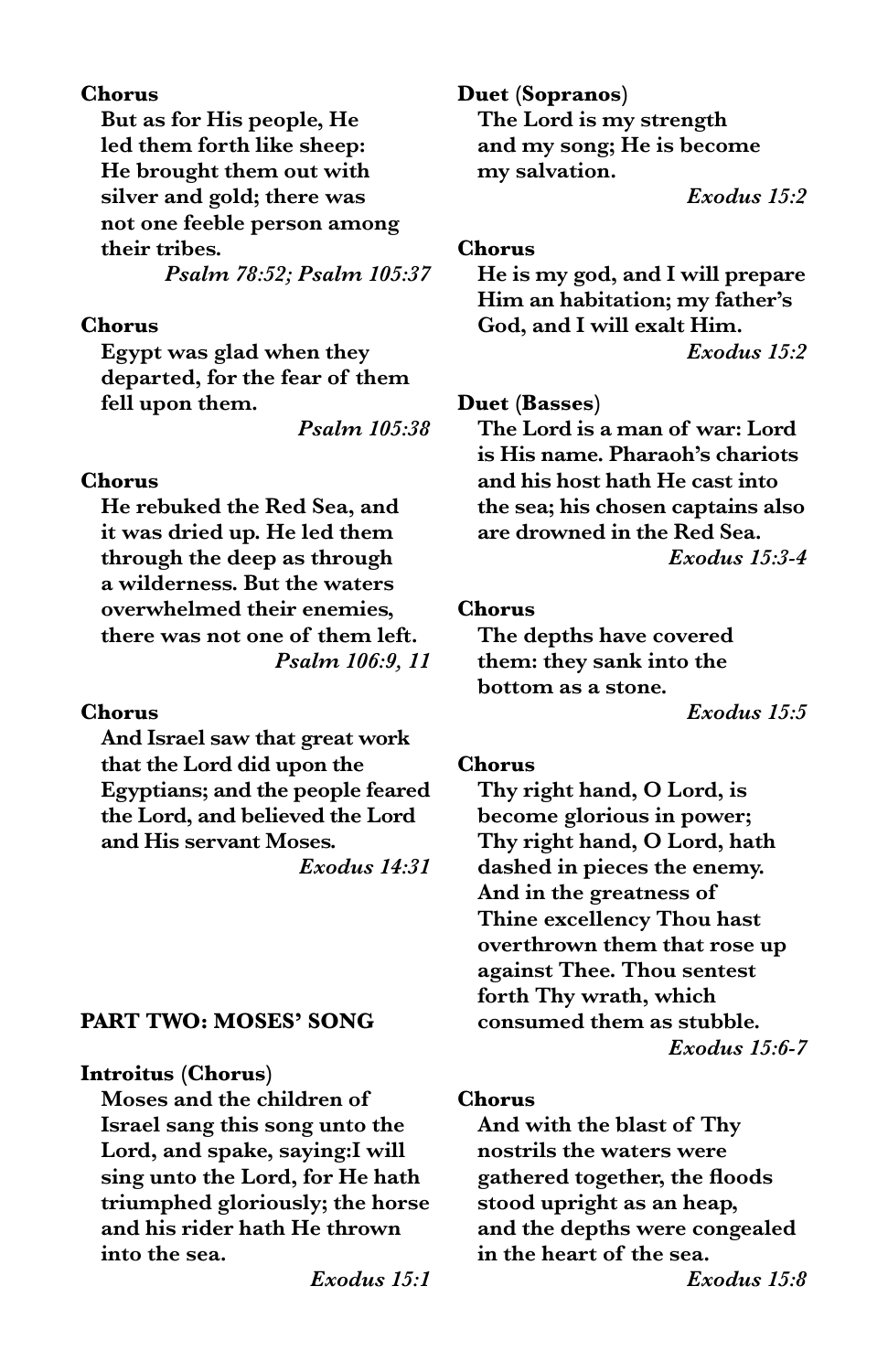#### **Air (Tenor)**

**The enemy said, I will pursue, I will overtake, I will divide the spoil; my lust shall be satisfied upon them; I will draw my sword, my hand shall destroy them.** 

*Exodus 15:9*

#### **Air (Soprano)**

**Thou didst blow with the wind, the sea covered them; they sank as lead in the mighty waters.** *Exodus 15:10* 

#### **Chorus**

**Who is like unto Thee, O Lord, among the gods? Who is like Thee, glorious in holiness, fearful in praises, doing wonders? Thou strechedst out Thy right hand, the earth swallowed them.** 

*Exodus 15:11-12* 

#### **Duet (Alto and Tenor)**

**Thou in Thy mercy hast led forth Thy people which Thou hast redeemed; Thou hast guided them in Thy strength unto Thy holy habitation.**

*Exodus 15:13*

#### **Chorus**

**The people shall hear, and be afraid: sorrow shall take hold on them: all the inhabitants of Canaan shall melt away: by the greatness of Thy arm they shall be as still as a stone; till Thy people pass over, O Lord, which Thou hast purchased.**  *Exodus 15:14-16* 

#### **Air (Alto)**

**Thou shalt bring them in, and plant them in the mountain of**  **Thine inheritance, in the place, O Lord, which Thou hast made for Thee to dwell in, in the Sanctuary, O Lord, which Thy hands have established.** *Exodus 15:17* 

#### **Chorus**

**The Lord shall reign for ever and ever.**

*Exodus 15:18*

#### **Recitative (tenor)**

**For the horse of Pharaoh went in with his chariots and with his horsemen into the sea, and the Lord brought again the waters of the sea upon them; but the children of Israel went on dry land in the midst of the sea.**  *Exodus 15:19*

#### **Chorus**

**The Lord shall reign for ever and ever.**

*Exodus 15:18*

#### **Recitative (Tenor)**

**And Miriam the prophetess, the sister of Aaron, took a timbrel in her hand; and all the women went out after her with timbrels and with dances. And Miriam answered them:** *Exodus 15:20-21*

#### **Soprano Solo and Chorus**

**Sing ye to the Lord, for He hath triumphed gloriously; the horse and his rider hath He thrown into the sea.**

*Exodus 15:21*